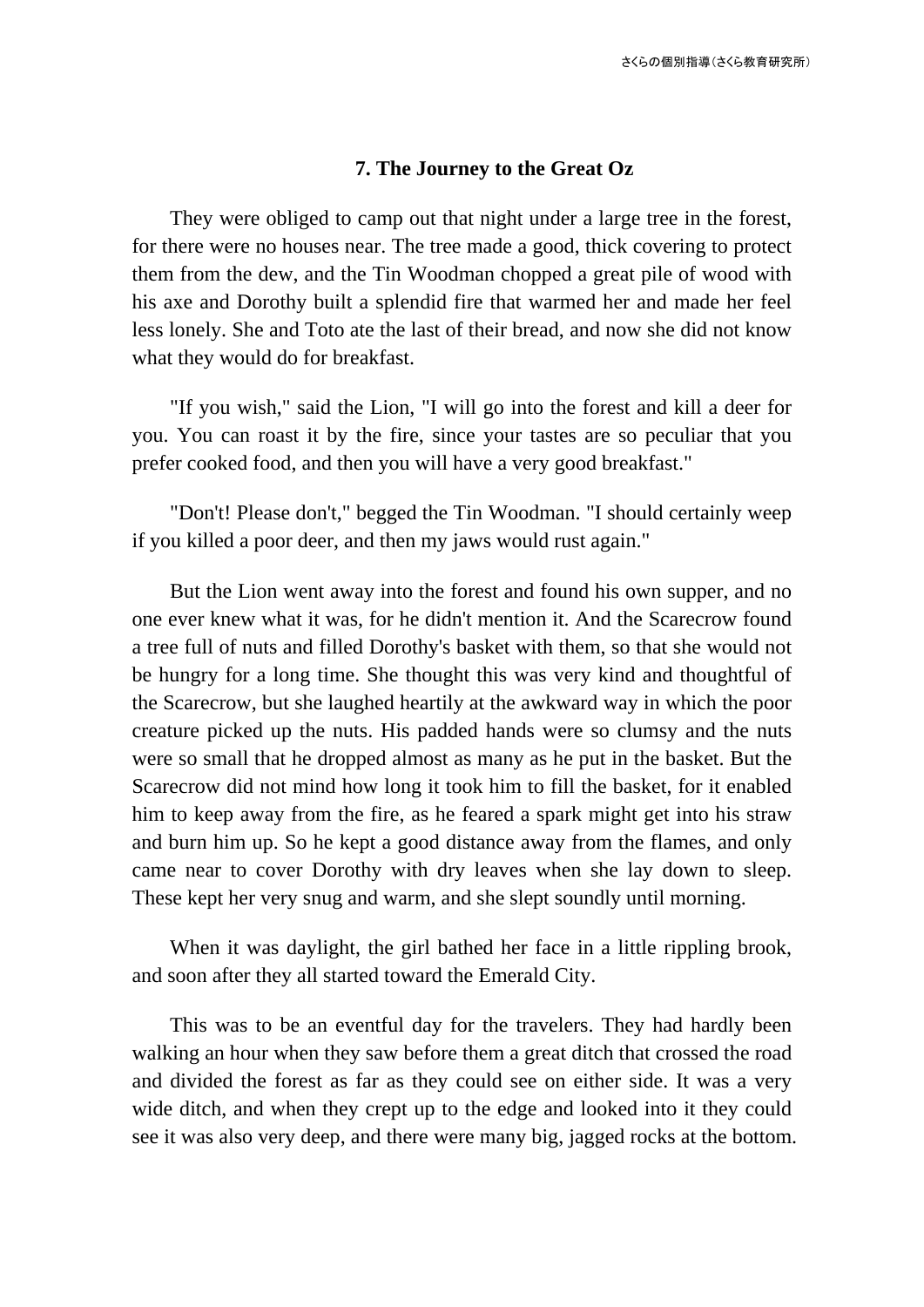The sides were so steep that none of them could climb down, and for a moment it seemed that their journey must end.

"What shall we do?" asked Dorothy despairingly.

"I haven't the faintest idea," said the Tin Woodman, and the Lion shook his shaggy mane and looked thoughtful.

But the Scarecrow said, "We cannot fly, that is certain. Neither can we climb down into this great ditch. Therefore, if we cannot jump over it, we must stop where we are."

"I think I could jump over it," said the Cowardly Lion, after measuring the distance carefully in his mind.

"Then we are all right," answered the Scarecrow, "for you can carry us all over on your back, one at a time."

"Well, I'll try it," said the Lion. "Who will go first?"

"I will," declared the Scarecrow, "for, if you found that you could not jump over the gulf, Dorothy would be killed, or the Tin Woodman badly dented on the rocks below. But if I am on your back it will not matter so much, for the fall would not hurt me at all."

"I am terribly afraid of falling, myself," said the Cowardly Lion, "but I suppose there is nothing to do but try it. So get on my back and we will make the attempt."

The Scarecrow sat upon the Lion's back, and the big beast walked to the edge of the gulf and crouched down.

"Why don't you run and jump?" asked the Scarecrow.

"Because that isn't the way we Lions do these things," he replied. Then giving a great spring, he shot through the air and landed safely on the other side. They were all greatly pleased to see how easily he did it, and after the Scarecrow had got down from his back the Lion sprang across the ditch again.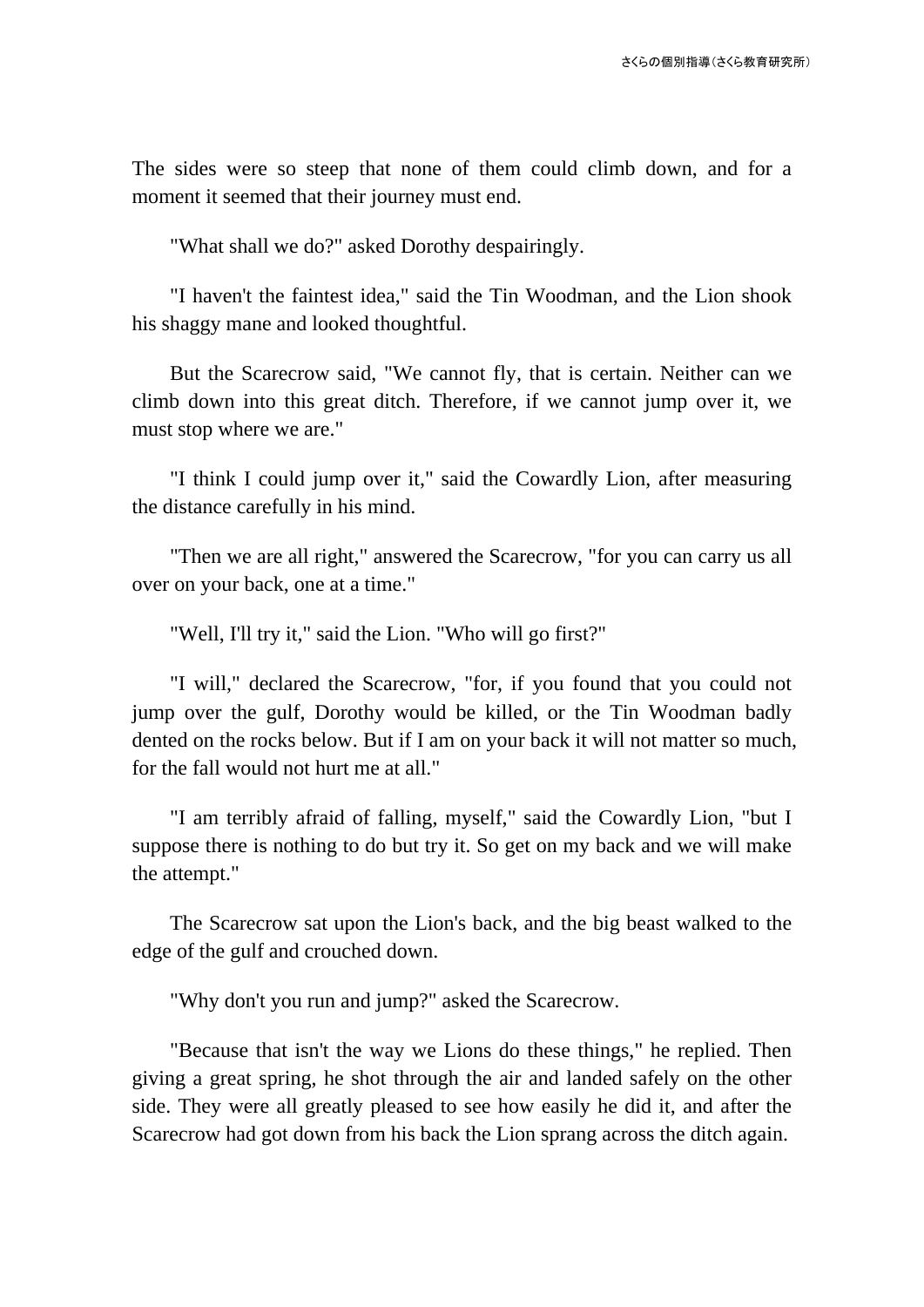Dorothy thought she would go next; so she took Toto in her arms and climbed on the Lion's back, holding tightly to his mane with one hand. The next moment it seemed as if she were flying through the air; and then, before she had time to think about it, she was safe on the other side. The Lion went back a third time and got the Tin Woodman, and then they all sat down for a few moments to give the beast a chance to rest, for his great leaps had made his breath short, and he panted like a big dog that has been running too long.

They found the forest very thick on this side, and it looked dark and gloomy. After the Lion had rested they started along the road of yellow brick, silently wondering, each in his own mind, if ever they would come to the end of the woods and reach the bright sunshine again. To add to their discomfort, they soon heard strange noises in the depths of the forest, and the Lion whispered to them that it was in this part of the country that the Kalidahs lived.

"What are the Kalidahs?" asked the girl.

"They are monstrous beasts with bodies like bears and heads like tigers," replied the Lion, "and with claws so long and sharp that they could tear me in two as easily as I could kill Toto. I'm terribly afraid of the Kalidahs."

"I'm not surprised that you are," returned Dorothy. "They must be dreadful beasts."

The Lion was about to reply when suddenly they came to another gulf across the road. But this one was so broad and deep that the Lion knew at once he could not leap across it.

So they sat down to consider what they should do, and after serious thought the Scarecrow said:

"Here is a great tree, standing close to the ditch. If the Tin Woodman can chop it down, so that it will fall to the other side, we can walk across it easily."

"That is a first-rate idea," said the Lion. "One would almost suspect you had brains in your head, instead of straw."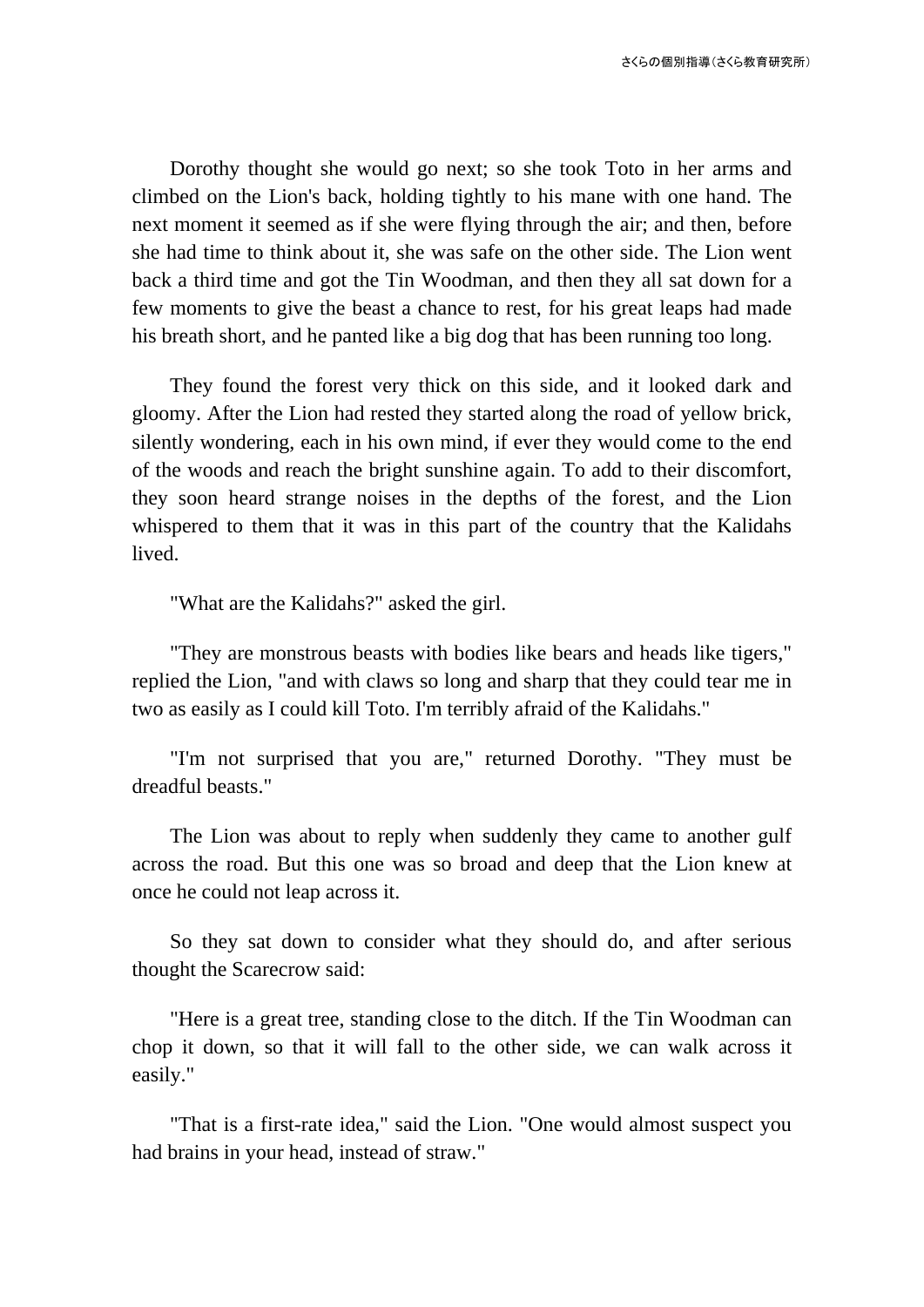The Woodman set to work at once, and so sharp was his axe that the tree was soon chopped nearly through. Then the Lion put his strong front legs against the tree and pushed with all his might, and slowly the big tree tipped and fell with a crash across the ditch, with its top branches on the other side.

They had just started to cross this queer bridge when a sharp growl made them all look up, and to their horror they saw running toward them two great beasts with bodies like bears and heads like tigers.

"They are the Kalidahs!" said the Cowardly Lion, beginning to tremble.

"Quick!" cried the Scarecrow. "Let us cross over."

So Dorothy went first, holding Toto in her arms, the Tin Woodman followed, and the Scarecrow came next. The Lion, although he was certainly afraid, turned to face the Kalidahs, and then he gave so loud and terrible a roar that Dorothy screamed and the Scarecrow fell over backward, while even the fierce beasts stopped short and looked at him in surprise.

But, seeing they were bigger than the Lion, and remembering that there were two of them and only one of him, the Kalidahs again rushed forward, and the Lion crossed over the tree and turned to see what they would do next. Without stopping an instant the fierce beasts also began to cross the tree. And the Lion said to Dorothy:

"We are lost, for they will surely tear us to pieces with their sharp claws. But stand close behind me, and I will fight them as long as I am alive."

"Wait a minute!" called the Scarecrow. He had been thinking what was best to be done, and now he asked the Woodman to chop away the end of the tree that rested on their side of the ditch. The Tin Woodman began to use his axe at once, and, just as the two Kalidahs were nearly across, the tree fell with a crash into the gulf, carrying the ugly, snarling brutes with it, and both were dashed to pieces on the sharp rocks at the bottom.

"Well," said the Cowardly Lion, drawing a long breath of relief, "I see we are going to live a little while longer, and I am glad of it, for it must be a very